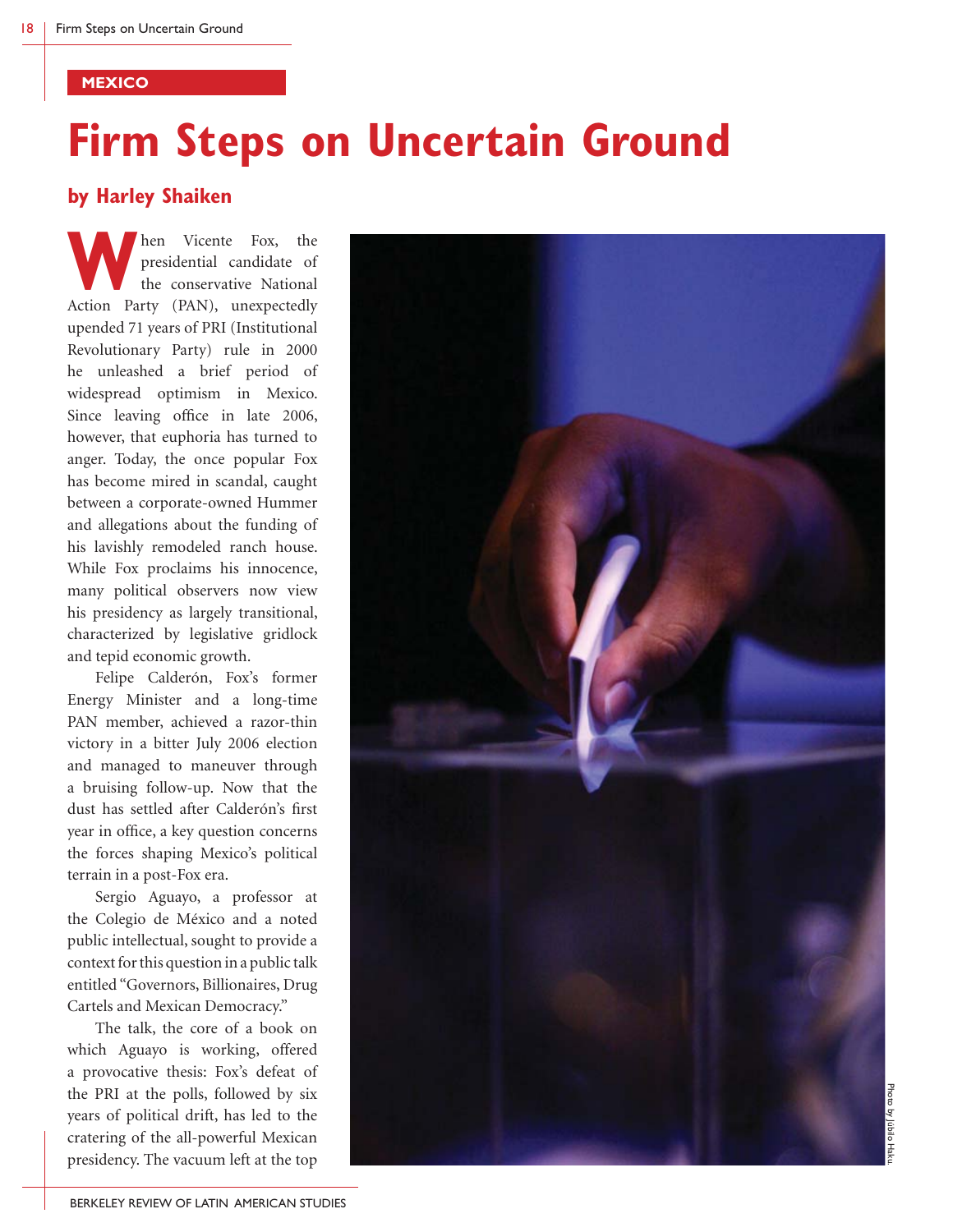has been filled by a potent new set of autonomous actors including governors, billionaires and drug dealers, among others. The result is decentralization without democracy.

 Aguayo developed this thesis by exploring three themes: a critique of the legacy of the Fox presidency; an analysis of the 2006 presidential election; and, finally, a moderately optimistic sense of current developments.

# **A Splendid Candidate, A Lousy President**

 "Fox was a splendid candidate but a lousy president," Aguayo maintained, arguing in fact that Fox should be remembered as "one of the worst Presidents in Mexican history."

 Consider the new opportunities for governors. One of the signal, though less visible, transformations has been a massive shift of billions of dollars — \$46 billion or about 30 percent of the federal budget in 2003 alone — from the national government to the states. This funding windfall combined with far looser state-level oversight has made some governors "the new mandarins in Mexican political life." Given the vacuum at the top, unsupervised cash translates into powerful political fiefdoms with little accountability.

 The very wealthiest also had cause to celebrate under Fox. Ten Mexican billionaires on the Forbes list of the world's richest people saw their accumulated fortunes rise 237 percent to \$84 billion between 2000 and 2006. The problem was not the stellar success of the Mexican business elite but rather the political cronyism and monopoly practices that made it possible.

 The November 2006 Economist inveighed against the "many vestiges of the old order" that "involve monopoly power, public and private, political and economic." Aguayo put it more directly. "Mexico is a "paradise for monopolists," he said, and a "hell for consumers."

 And, if all this weren't enough, organized crime has moved aggressively and violently to rake in a larger share of the spoils. Billions of dollars are at stake in the export of illegal drugs such as cocaine, marijuana and methamphetamine; the import of illegal weapons from hand guns to grenade launchers; and, in a particularly troubling new development, a large upsurge in the sale of drugs domestically in Mexico.

"In the old days, there were rules," a one-time PRI official told the Washington Post in November 2006 concerning what drug dealers could or could not do under the old regime. "We'd say, 'You can't kill the police. If you kill the police, we'll send in the army.' We'd say, 'You can't steal 30 Jeep Cherokees a month; you can only steal five.""

 Complicating matters considerably, former soldiers and deserters are finding their way into the murderous militias of the drug lords. During the Fox presidency alone, 123,000

[After Fox], "the vacuum left at the top has been filled by a potent new set of autonomous actors including governors, billionaires and drug dealers, among others. The result is decentralization without democracy."

military personnel deserted, and many reportedly are pursuing lucrative new careers. Aguayo pointed out that the going wage for a soldier is \$300 a month while a hit man can earn \$3,000 a month.

 The burgeoning Mexican domestic drug market has unleashed a vicious turf war among increasingly ruthless cartels. Ordinary Mexicans are concerned, terrorized, angry and caught in the crossfire. Executions attributable to organized crime almost doubled from 1,200 in 2004 to 2,120 in 2006 and were already approaching 1,500 in mid-2007, poised to set a new record for the year.

 The cartels have become so powerful they destabilize the state, putting police, journalists and political leaders on their payroll where possible or murdering them when necessary. "Years of government inaction under former President Vicente Fox," according to Mexican political scientist Denise Dresser, "have left key institutions infiltrated with cartel accomplices, hundreds of police officers dead, scores of judges assassinated and dozens of journalists missing." She estimates that cocaine traffickers funnel as much as \$500 million a year into bribes, more than double the annual budget of the ministry of the Mexican attorney general.

President Calderón, assuming office in December 2006 with his legitimacy in question, made a bold move by sending the army into states he viewed "as kidnapped" by organized crime. He deployed thousands of federal troops into eight states accounting for 40 percent of Mexican territory and 24 million people, almost one-fourth the national population. The move jump-started Calderón's popularity, propelling his poll approval numbers to 68 percent in spring 2007, almost double the share of the vote he received less than a year earlier.

# **2006 Elections: Context and Count**

 The 2006 elections became particularly critical given the drift and deadlock that had set in during the Fox years. Aguayo termed the contest the "elections of crony capitalism" to emphasize the outsized influence of the wealthiest Mexicans.

>>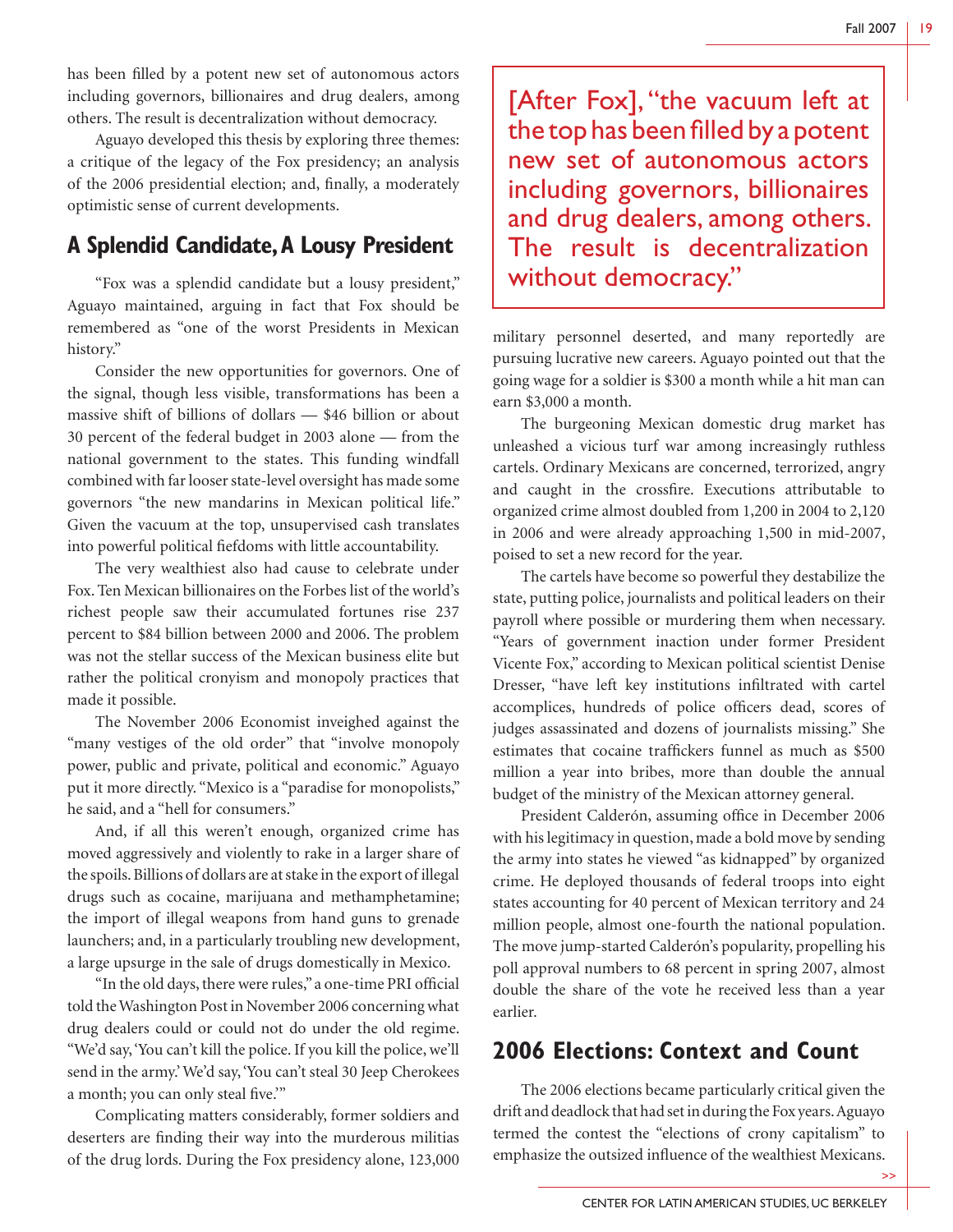





The final official vote count left the two leading contenders in a virtual dead heat: 14,916,927 votes (35.89 percent) for Felipe Calderón versus 14,683,096 for Andrés Manuel López Obrador of the Democratic Revolutionary Party (PRD) (35.33 percent), a difference of 233,831 votes or 0.56 percent of the total.

 Was there electoral fraud? The country remains deeply divided on the question. An August 2007 poll indicated that 50 percent of Mexicans believe Calderón won a clean election while 40 percent feel fraud took place.

 Emphasizing that the election had to be judged according to Mexican legal standards, Aguayo laid out four criteria that would indicate fraud: first, the incumbent president works in favor of a candidate; second, physical force is used; third, legal norms are violated; and, finally, the institutions organizing the election are biased.

 The good news was the absence of major violence. The bad news, according to Aguayo, was the failure on the other three counts. And, clearly it wouldn't have taken much to throw the final result in an election this close.

 The November 2006 Economist matter-of-factly pointed out that "Mr. Fox, along with Mexico's richest businessmen, weighed in on Mr. Calderón's behalf," as did business and trade associations.

 The Calderón camp was also the first to deploy negative campaigning, legally prohibited in Mexico, according to Aguayo. A negative ad from the campaign, one of three shown during the lecture, had a video clip of a hectoring Hugo Chávez seemingly morph into a video of López Obrador denouncing President Fox as a "*chachalaca*," an annoying chattering bird, all under the banner of intolerance. Admittedly, this ad wouldn't cause much of a stir in a U.S. context but is proscribed in a Mexican setting.

 The negative campaigning likely contributed to plummeting poll numbers for López Obrador. In February 2006 he was 10 points ahead of Calderón in the polls, a leading position he had by-and-large occupied for over two years. After the negative campaigning kicked in, López Obrador tumbled into second place.

 The PRD campaign was slow to challenge the ads, and the electoral institutions were slow to react. While waiting for a ruling, López Obrador himself eventually began running negative ads. By the time the electoral tribunal finally ruled that the negative ads had to be withdrawn, the damage had already been done.

 The López Obrador campaign had more than its share of foibles and disasters. The PRD candidate, for example, in calling Fox a chachalaca for giving speeches denouncing his candidacy wound up offending many Mexicans who view the presidency with respect. The former Mexico City mayor also skipped the critical first of two presidential debates reinforcing an imperial image.

 Aguayo, though long associated with the left, admitted to having voted for Fox in 2000 in the hope of jump starting a democratic transition in Mexico. This time around he signed a public statement in favor of López Obrador. "I was shocked by the brutality of negative campaigning and the intervention of Fox," he said.

 What happened election day? Aguayo maintained that there are unanswered questions and that a thorough exploration of all aspects of the election could prevent electoral fraud in the future.

 In his view, however, the 2006 presidential race was more transparent than previous Mexican elections. He argued that whatever electoral fraud did indeed occur was of a different character than previous campaigns: this time around "irregularities" were less extensive and not a "state" operation but had a different, more diffuse, set of actors.

 "We are no longer a presidentialist, authoritarian country," he said. "We are a more unsure and unpredictable country."